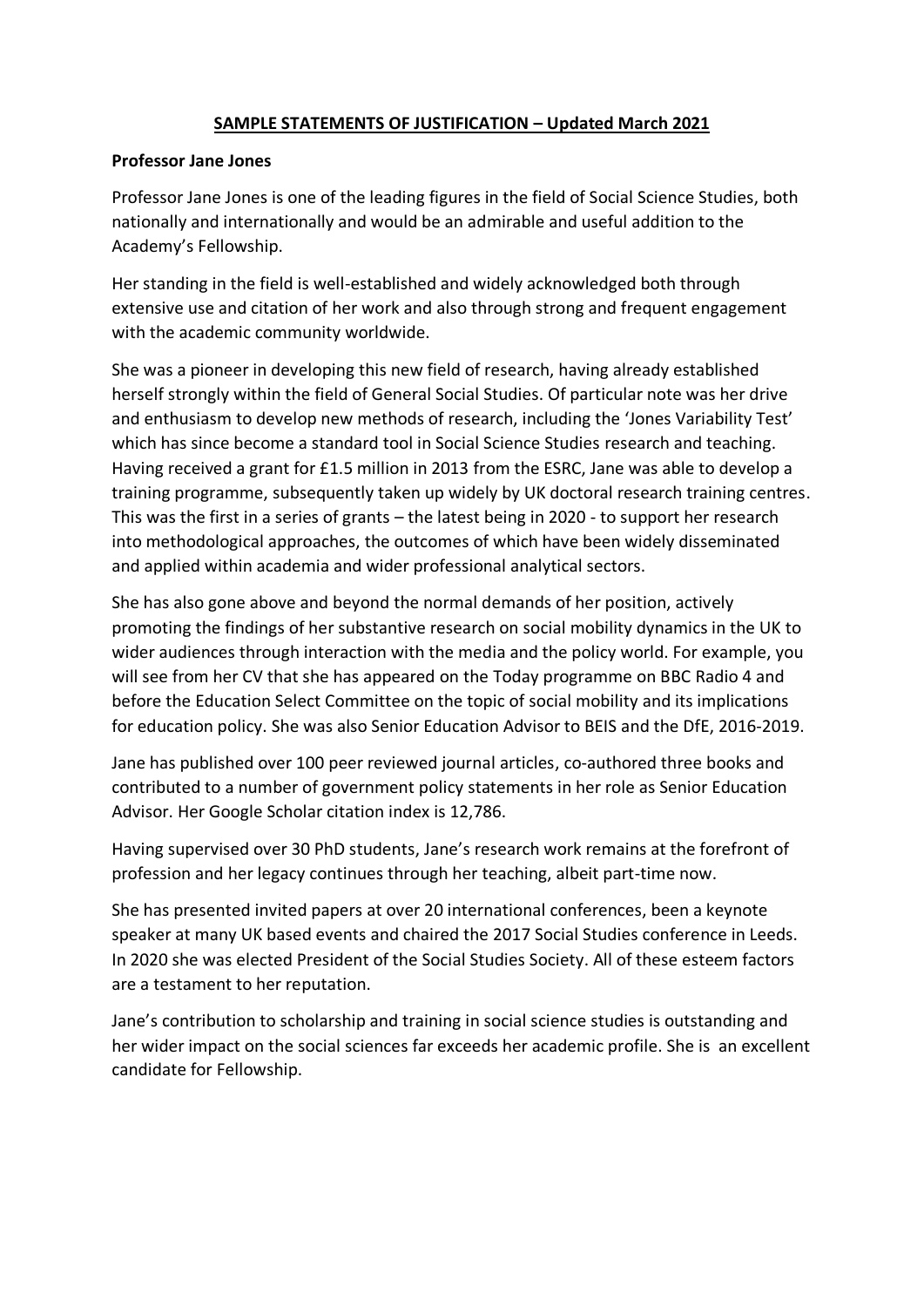### **Professor Vijay Thakur OBE**

• Professor Vijay Thakur OBE has been at the forefront of the field of International Social Science Studies for the last thirty years.

• His early work on the nature of global people organisations (with Jane Smith) is considered seminal, and the THE cited him in 2018 as one of the most 'successful academic writers'. He has published over 190 scholarly articles in edited volumes and international journals, including 23 in the Journal of Studies in Internationalization, the leading journal in the field.

• Vijay was appointed Chair of the REF 2014 sub-Panel for Social Science Studies and was a member of the RAE Panel in 2008. Further evidence of his eminence in the field is contained below in his CV.

• The scale and depth of the academic impact of Vijay Thakur's work is best exemplified by the April 2017 special issue of the Journal of Social Science Studies which was dedicated to Vijay Thakur and Jane Smith's path-breaking 2007 book Leadership in Internationalization and his subsequent work in the field. Further evidence of the strength of his publication record and the impact of his work is enumerated below in his CV.

• Vijay has been constantly active in his service to the wider social science profession beyond the academy. One significant focus and outlet for his contributions has been the British Society for International Studies, which he chaired for six years (2011-2017). He was the driving force in developing the Society's extensive and widely admired work with young career researchers. This has since been cited as a model project by the European Association of International Studies, and widely adopted as an approach.

• Professor Thakur has constantly sought to contribute to policy debates and to disseminate his work to wider audience. His sustained communication of academic research findings to practitioner communities included the CBI and Whitehall (the Treasury). Most noteworthy in this regard was his establishment of a regular seminar series to bring the senior levels of the practitioner and academic communities together.

• Professor Thakur was awarded the OBE in 2017 for services to Internationalisation.

# **Florence Pinchbeck FEA**

• Florence Pinchbeck is a Fellow of the European Academy and a leading figure in developing successful interfaces between academic research and commercial enterprise. She is Director of Policy at LargeCompany PLC and is on the team for the Government Office for Science's Foresight project on The Future of People.

• She co-founded LargeCompany's research and policy team, leading it to be a beacon for the application of social science research in the commercial world. Several other large PLCs (including NationalCompany and InternationalCompany) have adopted Florence's model of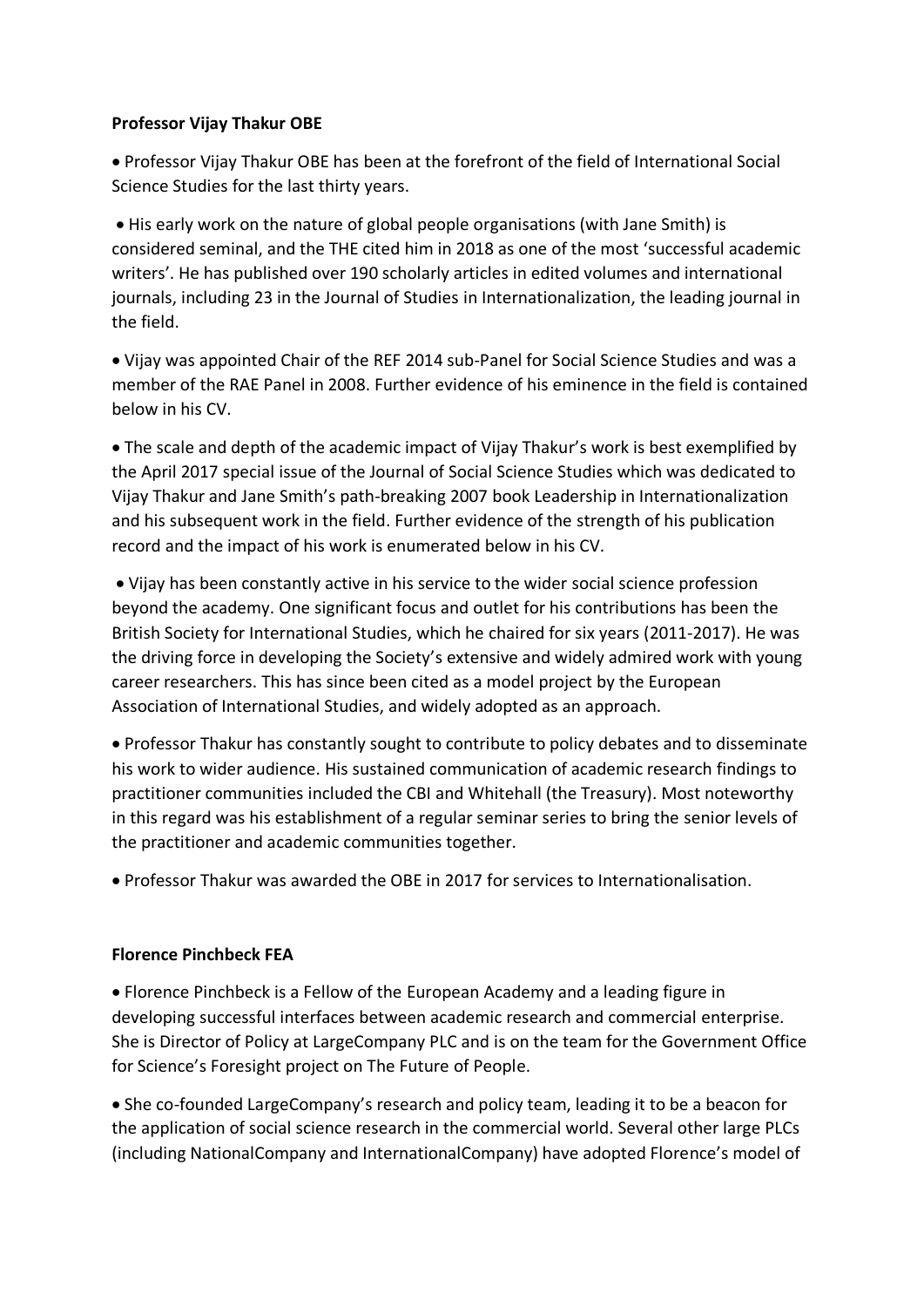interaction with the research community and publicly acknowledge the benefits that this has brought in terms of financial returns, innovation and influencing policy.

• Florence has established a strong personal reputation on strategic policy issues at the interface between People studies, economics, environment and planning during a career spanning over thirty years. She has been and is currently a member of many high-level bodies as detailed in her CV; of particular note is her work on the Government Advisory Committee on environmental standards and her membership of the London Mayor's Ever-Bigger City Commission. She also chaired 5 public examinations of draft local environmental strategies on behalf of the government's Environmental Agency in 2017-2020. Her work has been independently recognised with two Honorary Doctorates.

• As a leading practitioner, her opportunity to write and publish has naturally been limited. Nevertheless, Florence has authored and co-authored several articles in leading environmental journals, as outlined in her CV. She has published particularly on the experience and benefits of establishing systems for bringing academic researchers together with the corporate world.

• The British Association of Applied Social Science Research believes that Florence's eminence and contribution to wider social science through her intellectual leadership of People studies and environmental issues, make her a most worthy addition to the Academy's Fellowship.

# **Prof Julius Todd**

Julius has been at the forefront of pedagogy for over 30 years, working at the cross over between education research and practice. From an early career as an economics teacher, he then focused his career on the research and application of formative assessment, producing one of the leading guides for secondary teachers 'How to feedback without grades'. During this time he held a number of leading roles in UK university education departments, gaining a personal chair in 2002.

The impact of Julius' work was demonstrated when his approach to assessment was included in the publication of the National curriculum and assessment from September 2014: information for schools. It has featured regularly since then in successive advice to the education community, as evidenced from his CV. This work is of particular importance to teachers working in mainstream education settings, where this approach has seen significant increases in the value-added, particularly for those pupils who are eligible for pupil premium.

Having co-authored five books, Julius has been in demand as a speaker at national conferences about how to embed formative assessment into everyday secondary education. His expertise has been drawn upon in many other ways too, as attested by his CV, including his advisory role in three major grant awarding organisations, acting as lead peer reviewer in this specialist field.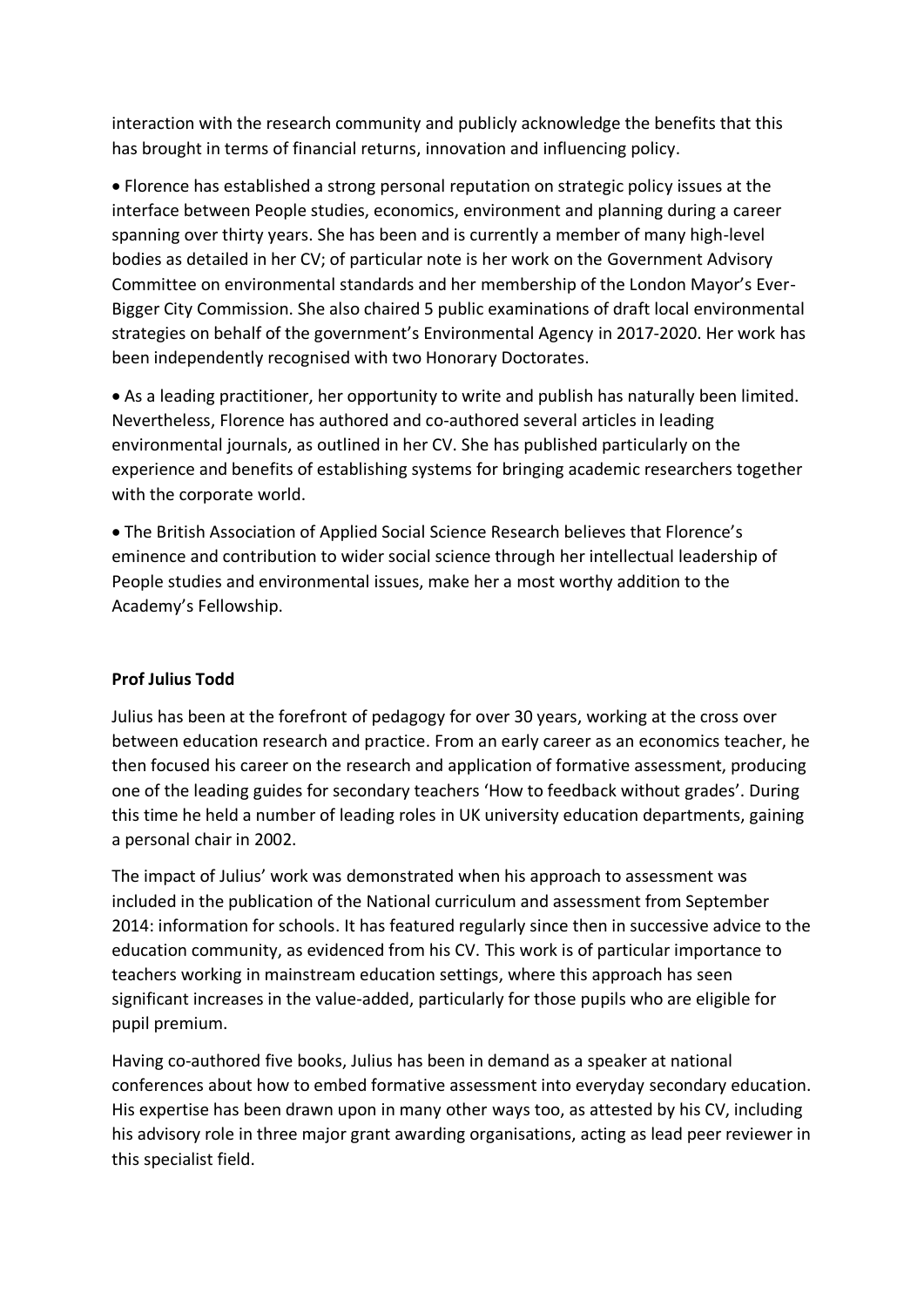Appointed CEO of the Pedagogy Association UK in 2016, Julius continued to influence academics and practitioners through their outreach programmes. He established a number of new, ground-breaking programmes including the development of the education ambassadors programme, which after 3 years now reaches some 1,000 A level students per year.

As Honorary Professor in the Centre for Education at the University of Green Fields, he continues to lecture to PGCE students and provides well attended CPD for early career teachers.

Julius has received several awards, including the TES Influencer of the Year 2016, and a lifetime achievement award from the Teaching and Learning Academy, in 2020.

# **Janine Theakston**

Janine is a leading and influential figure in central government research whose work has made a substantial contribution to social science policy across many sectors.

Appointed Director of the Joint Commission on Social Policy in 2018, Janine is responsible for briefing government on key areas of social research as well as operational research and science. Key findings were published in the government White Paper on 'Social inequalities: divides across England' 2019.

Janine has a multi-disciplinary background, having completed a PhD in 1990 at Birmingham University, which focused on the links between employability and geographical location. Janine then worked in local government for many years, in a practitioner role but continued her research using focus groups to study the impact of using workplace schemes to enable social mobility, linking local business and schools.

In 2000, Janine's work formed the basis of a television documentary, which followed the lives of six teenagers from leaving school to the workplace, focusing on job prospects and whether geographical location was associated with wage inequalities. This was viewed by an audience or some 3 million people on BBC2.

The wider impact of Janine's work can also be seen through her contribution to social science policy in Whitehall and through her invited membership of a number of strategic and advisory groups, both within and outside government. These include the Cabinet Office advisory group on employability. She has also been a member of the ESRC Grants Advisory Panel.

Having moved from local to central government in 2001, Janine has served in several departments, including Department for Work and Pensions and The Ministry of Housing, Communities and Local Government's (formerly the Department for Communities and Local Government).

The impact and significance of her work is widely regarded, and she would make a valuable addition to the AcSS Fellowship as a practitioner from the public sector.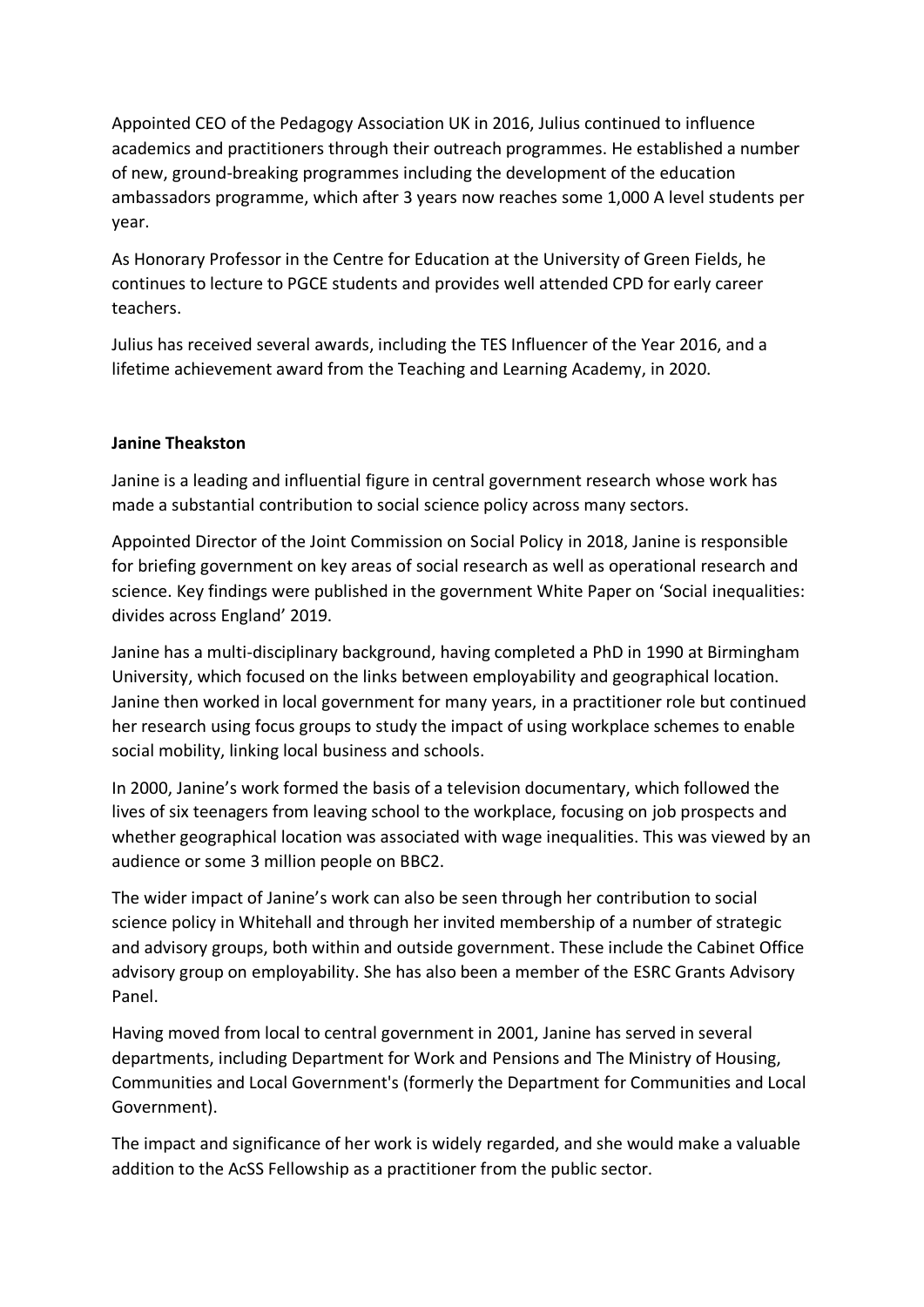# **Dr Richard Albright**

Dr Albright established his name in the field of International Studies in early 2000, after completing a joint research project with the UK Political Society on engaging with governments from emerging economies. This work led to the development of a financial evaluation tool, which is now widely used by countries in Southern Asia who were seeking to establish new systems for their central governments, the impact of his work can be clearly demonstrated.

Richard currently runs the Centre for International Policy where he teaches part-time International Studies to post-graduates and continues his research into the implementation of financial management systems in emerging economies. His latest research, which is funded by a 1.3 $\epsilon$  million EU grant, ends this year and has seen Richard as the principal investigator, work alongside his team of two PhD students and three researchers developing a new approach to managing government departments. Prior to this, Richard worked collaboratively with Prof Suzanne Smith on a DfID funded project examining different approaches that the UK government could use to assist the Bangladesh government. This seminal piece of work subsequently led to several future pieces of research which are now taking place within the Centre for International Policy. Embedding this research into policy practice clearly shows the impact of Richard's work in the wider social sciences.

In addition to this, Richard is currently an REF sub-panel 19 assessor focusing on impact and achievement. His specialist knowledge in demonstrating the instrumental impact research has and the importance of collaboration in reaching audiences beyond academia greatly contributes to the social science community.

Richard has co-authored one book 'The future of South Asian economies and published a wide range of papers and reports (see CV for details), reaching an extensive and senior audience. He is cited in over 500 peer reviewed journals as both lead and co-author. Richard's policy briefs are widely cited in a variety of contexts, both within academia and government. He was editor of the International public policy and governance journal between 2017-2020.

Richard would be a welcome addition to the Academy Fellowship.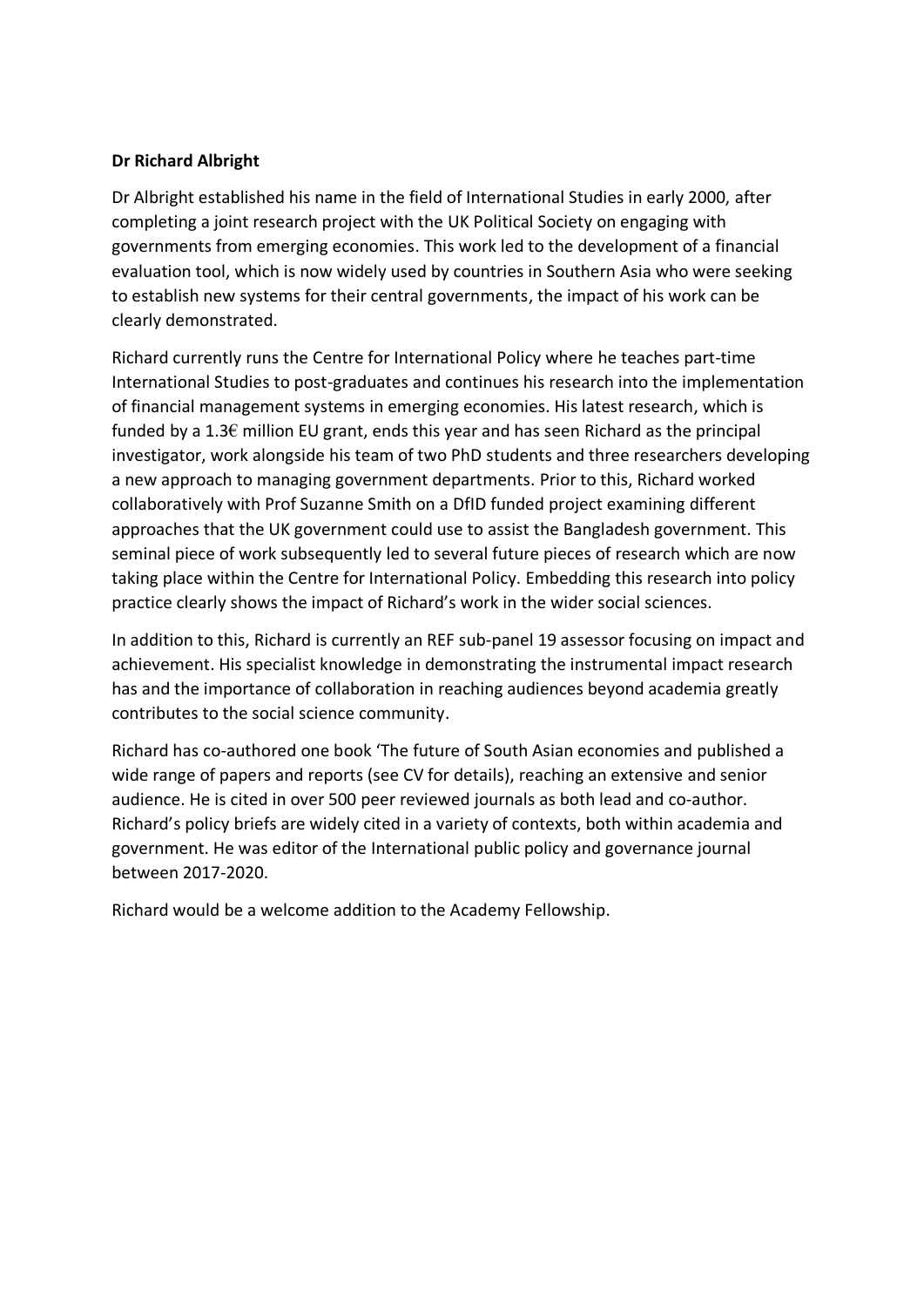# **Academy of Social Sciences Nominations**

### **Example CV structure/headings**

- The nomination form must be accompanied by a summary CV giving evidence of the nominee's achievements to support the statement of justification.
- The CV should be no more than 4 pages long and in a clear font of at least 12 point.
- A traditional format is usually most helpful and it must show the nominee's contribution to social science within their role and beyond their role.
- Please do not include 'testimonial' statements as these are rarely helpful.
- The CV must be tailored to the nominations process and this work (unlike writing the statement of justification) may be done by the nominee.
- The statements below are for guidance for nominees from different sectors. They are intended to help nominees provide clear evidence in certain areas; they are not intended to indicate the totality of the information required on a CV.

#### For academic nominees: key headings

- Main career roles
- Research funding including the awarding body, title of the award, date of the award, award figure and whether the nominee is the principle or associate investigator.
- Impact of your work any knowledge exchange/impact funding received; and any independent measures or awards of esteem.
- Non-executive/wider roles for social science e.g. Research Council involvement, learned society leadership or leadership of an EU Collaborative forum
- Publications a selection of the most relevant and prestigious publications which must include enough detail to show the strength of the nominee's record but the whole CV must not exceed the 4-page limit (see also below).
	- o Scholarly books (indicating whether authored, co-authored, edited or co-edited), date and publisher;
	- $\circ$  Refereed journal articles in leading journals (indicating whether authored or coauthored), date, title of journal, issue number, page numbers of article. When including a selection of the most relevant publications, it can be helpful to also include the total number of peer reviewed publications;
	- $\circ$  Book chapters (indicating authorship or co-authorship), date, title of book in which chapter appears and page numbers;
	- o Other relevant publications, including encyclopaedic entries, conference proceedings, newspaper articles, and blogs and other social media activity;
	- o Reports and contributions to governmental publications.

#### For nominees from public, private and third sectors: key headings

- Involvement/impact of your work in the field of social science include details that clearly demonstrate, as a professional practitioner, how you have used or developed the social sciences in your career and beyond.
- Engagement with decision makers include details of research and/or policy engagement, if relevant.
- Reports include details of major reports on which you were the lead or contributing author, if relevant.
- Awards or measures of esteem
- Non-exec positions additional to role include examples of additional ways through which professional practitioner nominees may demonstrate impact beyond their role could include